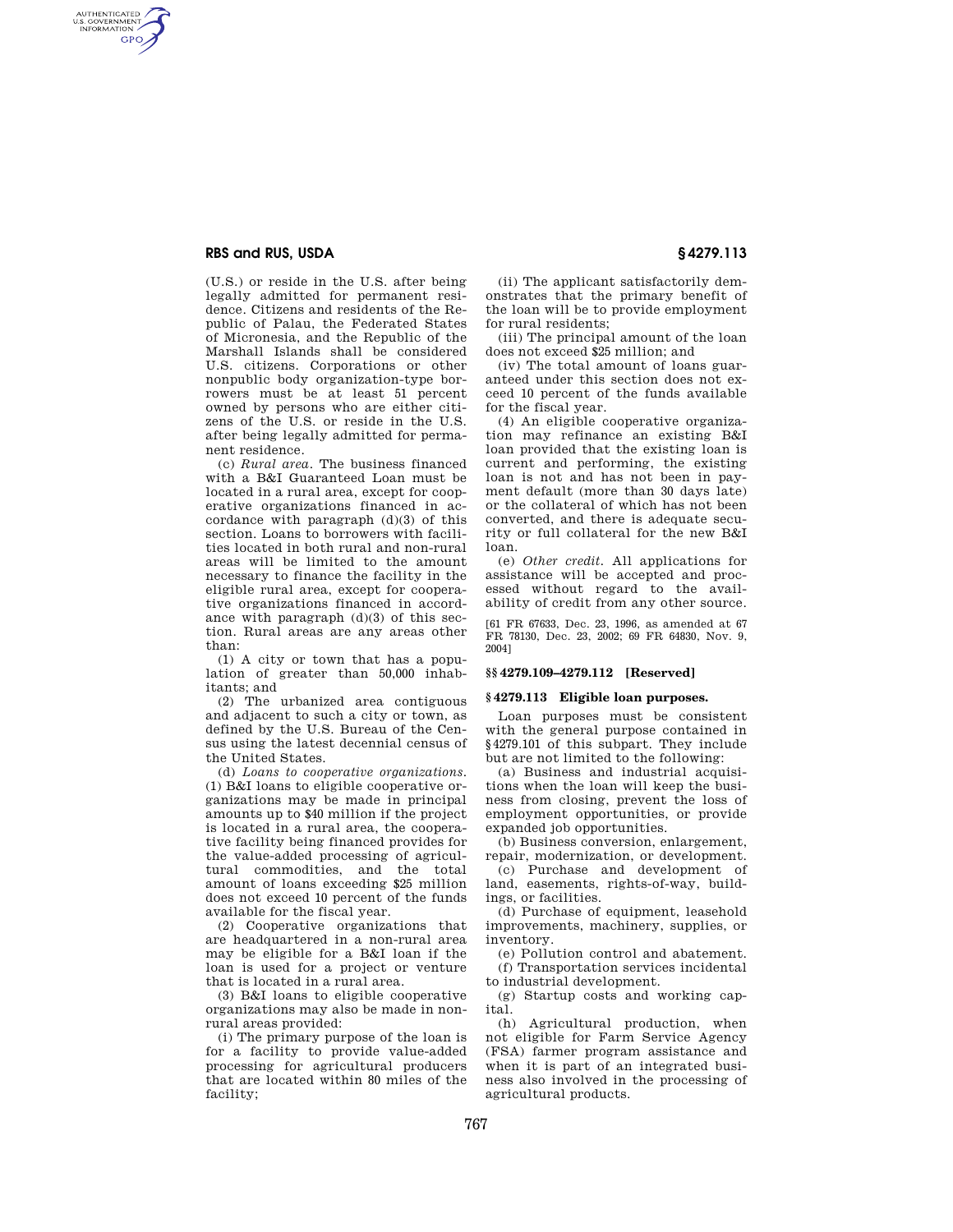**§ 4279.113 7 CFR Ch. XLII (1–1–10 Edition)** 

(1) Examples of potentially eligible production include but are not limited to: An apple orchard in conjunction with a food processing plant; poultry buildings linked to a meat processing operation; or sugar beet production coupled with storage and processing. Any agricultural production considered for B&I financing must be owned, operated, and maintained by the business receiving the loan for which a guarantee is provided. Independent agricultural production operations, even if not eligible for FSA farmer programs assistance, are not eligible for the B&I program.

(2) The agricultural-production portion of any loan will not exceed 50 percent of the total loan or \$1 million, whichever is less.

(i) Purchase of membership, stocks, bonds, or debentures necessary to obtain a loan from Farm Credit System institutions and other lenders provided that the purchase is required for all of their borrowers.

(j) Purchase of cooperative stock by individual farmers or ranchers in a farmer or rancher cooperative established for the purpose of processing an agricultural commodity.

(1) The cooperative may contract for services to process agricultural commodities or otherwise process valueadded agricultural products during the 5-year period beginning on the operation startup date of the cooperative in order to provide adequate time for the planning and construction of the processing facility of the cooperative.

(2) Notwithstanding §§4279.131(d) and 4279.137, the individual farmer or rancher may provide financial information in the manner that is generally required by commercial agricultural lenders in order to obtain a loan.

(k) Aquaculture, including conservation, development, and utilization of water for aquaculture.

(l) Commercial fishing.

(m) Commercial nurseries engaged in the production of ornamental plants and trees and other nursery products such as bulbs, flowers, shrubbery, flower and vegetable seeds, sod, and the growing of plants from seed to the transplant stage.

(n) Forestry, which includes businesses primarily engaged in the operation of timber tracts, tree farms, and forest nurseries and related activities such as reforestation.

(o) The growing of mushrooms or hydroponics.

(p) Interest (including interest on interim financing) during the period before the first principal payment becomes due or when the facility becomes income producing, whichever is earlier.

(q) Feasibility studies.

(r) To refinance outstanding debt when it is determined that the project is viable and refinancing is necessary to improve cash flow and create new or save existing jobs. Except as provided for in  $§4279.108(d)(4)$  of this subpart, existing lender debt may be included provided that, at the time of application, the loan has been current for at least the past 12 months (unless such status is achieved by the lender forgiving the borrower's debt) and the lender is providing better rates or terms. Subordinated owner debt is not eligible under this paragraph. Unless the amount to be refinanced is owed directly to the Federal government or is federally guaranteed, the existing lender debt refinancing must be a secondary part (less than 50 percent) of the overall loan.

(s) Takeout of interim financing. Guaranteeing a loan after project completion to pay off a lender's interim loan will not be treated as debt refinancing provided that the lender submits a complete preapplication or application which proposes such interim financing prior to completing the interim loan. A lender that is considering an interim loan should be advised that the Agency assumes no responsibility or obligation for interim loans advanced prior to the Conditional Commitment being issued.

(t) Fees and charges for professional services and routine lender fees.

(u) Agency guarantee fee.

(v) Tourist and recreation facilities, including hotels, motels, and bed and breakfast establishments, except as prohibited under ineligible purposes.

(w) Educational or training facilities. (x) Community facility projects which are not listed as an ineligible loan purpose such as convention centers.